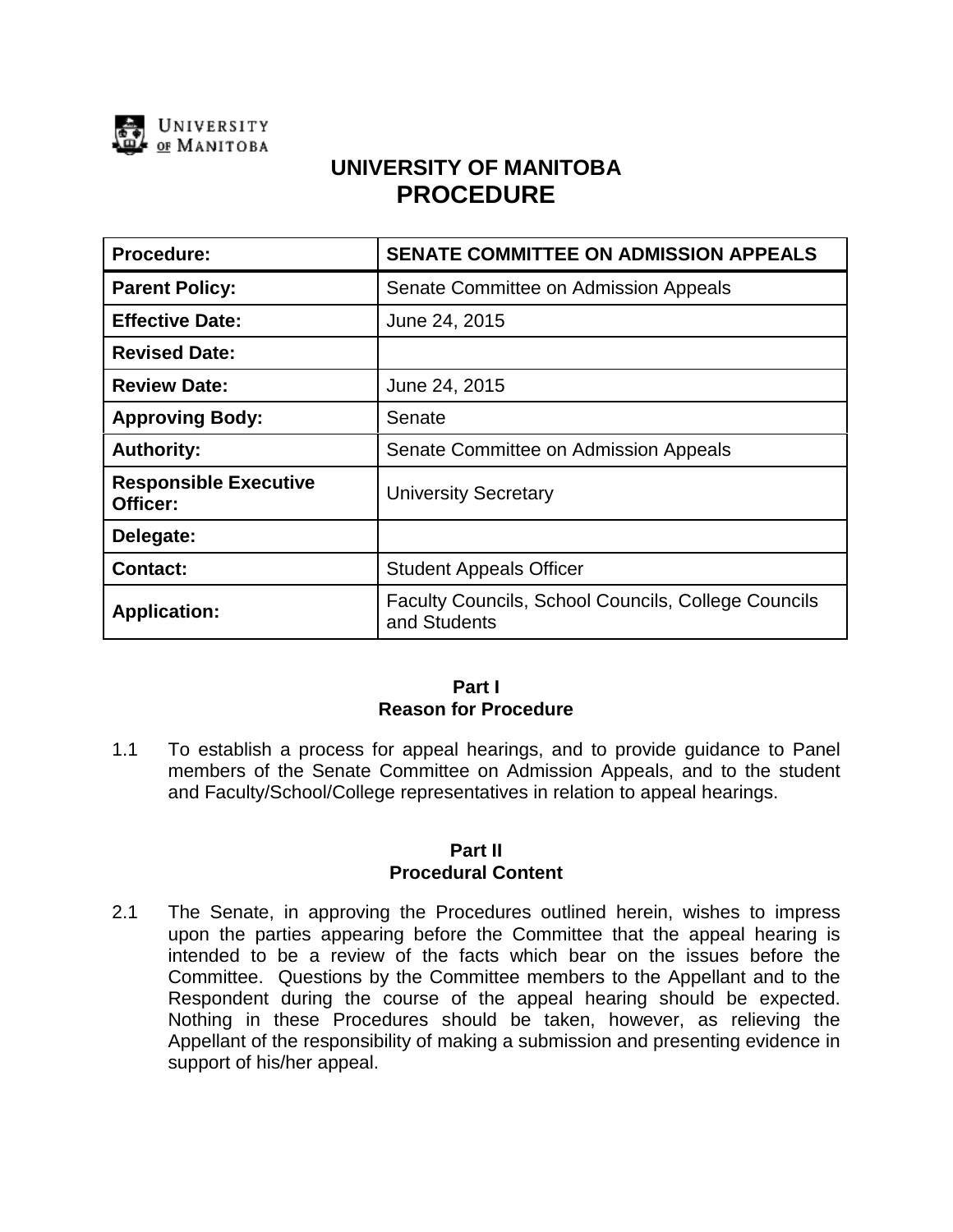2.2 Prior to submitting an appeal to the Committee, the Appellant must have exhausted all procedures and appeal processes available to him/her within Faculty/School/College Councils, or their designated committees.

#### **Initial Reconsideration**

2.3 An Appellant wishing reconsideration of the decision of a Faculty/School/College admission selection committee shall direct his or her request in writing to the Chair of the admission selection committee within ten (10) working days from the date on the letter of decision from the admission selection committee.

## **Filing an Appeal**

- 2.4 If an Appellant is not satisfied with the result of the reconsideration, he or she may file an appeal along with all relevant documentation in the Office of the University Secretary within ten (10) working days from the date on the letter of decision from the admission selection committee or until such time as the Chair may allow if a written request for an extension is made prior to the deadline.
- 2.5 If an Appellant files an appeal beyond the (10) working day period, the Appellant must provide written reasons for the delay. The Chair shall have the discretion to extend the deadline for filing the appeal if it is determined that there are special circumstances which justify or excuse the delay. The Chair's decision is final and not appealable.
- 2.6 The Appellant must submit all documentation that will be relied on for the appeal and must include the following:
	- (a) a completed and signed Senate Committee on Admission Appeals Appeal Form. The form is developed by the University Secretary with the advice of the Committee and is available at the Student Advocacy Office, the Office of the University Secretary and on the University of Manitoba website;
	- (b) a letter to the Chair clearly explaining the grounds for the appeal, with specific reference to Section 2.4 of the Senate Committee on Admission Appeals Policy;
	- (c) a copy of all the documentation submitted to the last appeal level. No new documentation can be submitted at this time;
	- (d) a copy of the letter of the reconsideration decision from the Faculty/School/College admission selection committee;
	- (e) the names of any witnesses, recognizing that calling them is at the discretion of the Chair and being aware of Section 2.37 of these Procedures; and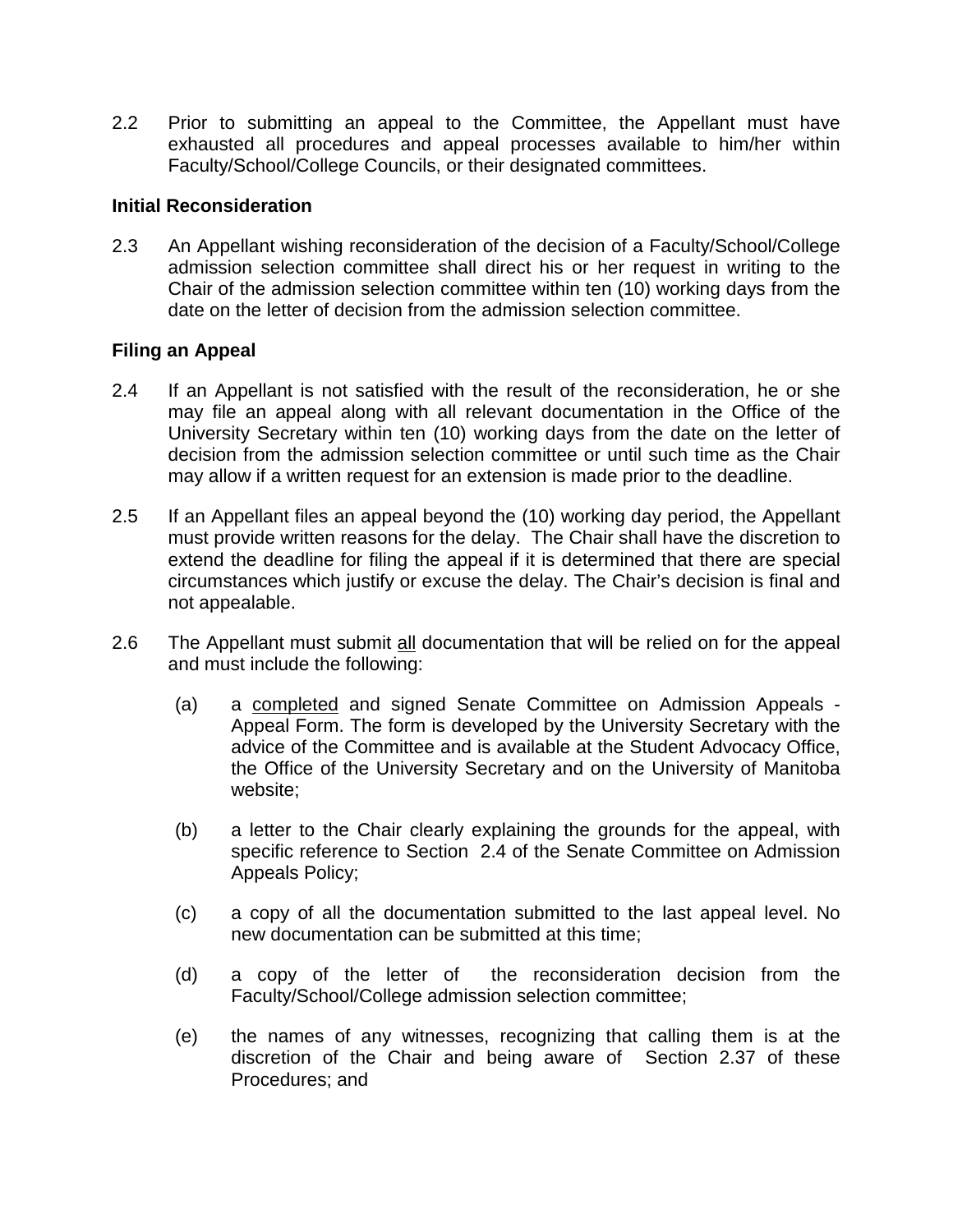- (f) if the Appellant intends to have a lawyer present at the appeal hearing, the name and address of the lawyer shall be provided at the time of filing the appeal.
- 2.7 All submitted documents are considered confidential and will be subject to the provisions of *The Freedom of Information and Protection of Privacy Act* and *The Personal Health Information Act*.
- 2.8 The remedy sought of the Committee shall not differ from that requested of the last appeal level unless extraordinary circumstances are presented.

# **Representation of Appellant**

- 2.9 The Appellant shall have the right to be accompanied by a spokesperson.
- 2.10 The spokesperson may be an advocate from the Student Advocacy Office, a representative from the University of Manitoba Students' Union, a representative from the Graduate Students' Association, a member of the university community not receiving payment for appearing, a member of the Appellant's immediate family or a lawyer. It is the Appellant's sole responsibility to ensure:
	- (a) that his/her spokesperson is familiar with the Senate Committee on Admissions Appeals Policy and Procedures;
	- (b) the adequacy of his/her representation, if any; and
	- (c) to pay for his/her own lawyer's fees, if any.
- 2.11 The Appellant also has the right to waive his or her appearance at the hearing and be represented by a spokesperson. If the appellant chooses to not attend the hearing and be exclusively represented by a spokesperson, then he/she must complete a Representation Authorization Form. The Representation Authorization Form is developed by the University Secretary with the advice of the Committee and is available at the Student Advocacy Office, at the Office of the University Secretary and on the University of Manitoba website.

## **Panels**

- 2.12 A Panel shall be convened and will review, in camera, the Appellant's submission to determine whether the Committee has jurisdiction to hear the appeal, whether the Appellant has standing, and whether there are grounds for the appeal. The Chair, at his/her discretion, may invite the parties to make submissions on the question of jurisdiction or standing. The Chair shall direct the Panel that, in its consideration, the benefit of the doubt will always be given to the Appellant:
	- (a) if the Panel determines that there is no jurisdiction to hear the appeal, and/or the Appellant has no standing, and/or there are insufficient grounds to consider an appeal, the file shall be closed, the appeal will be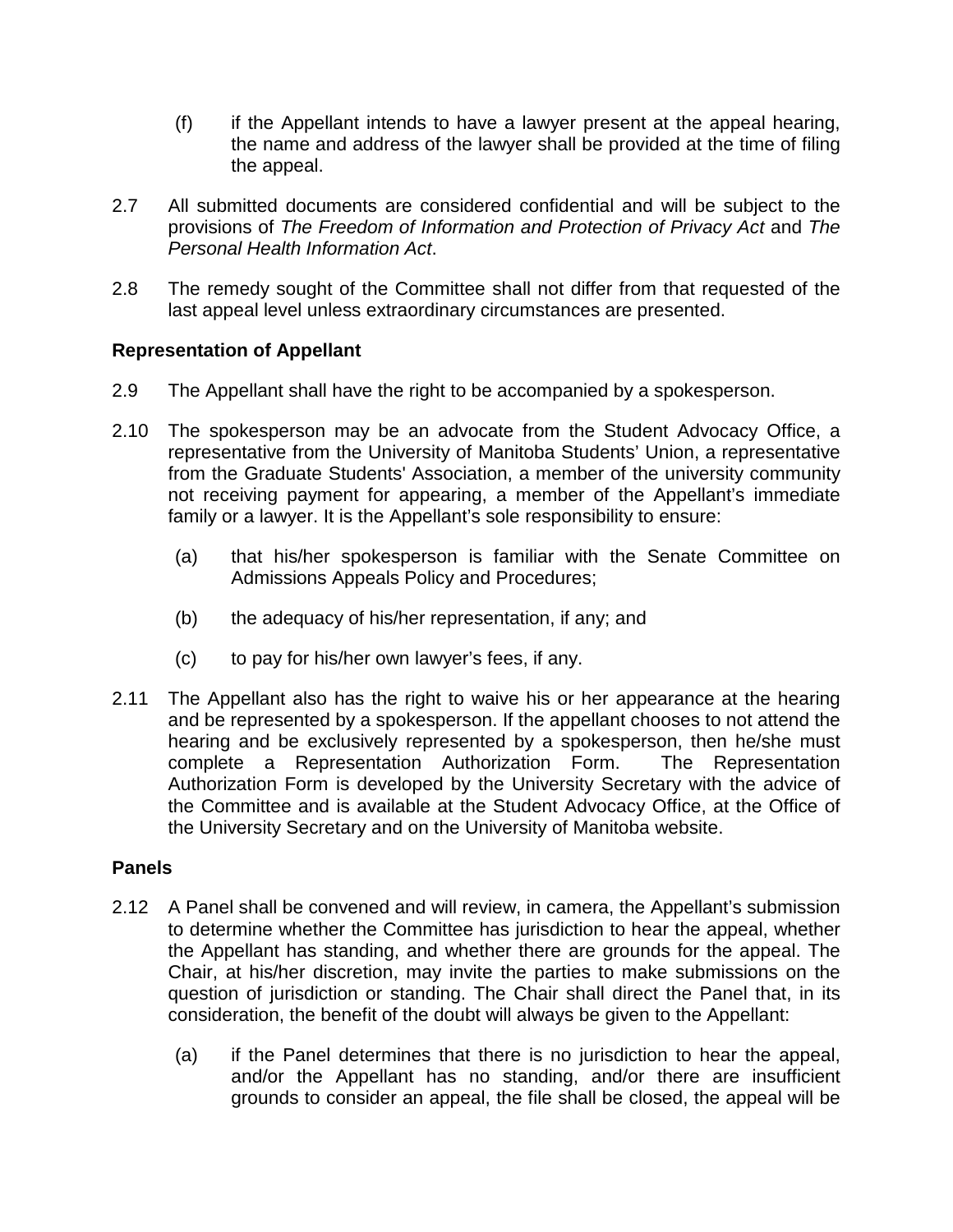deemed dismissed and the Appellant and the Respondent will be informed by letter;

- (b) if the Panel determines that there is jurisdiction to hear the appeal, the Appellant has standing, and there are sufficient grounds, the process shall continue.
- 2.13 The Panel shall be prepared to convene as quickly as possible in those cases that require prompt action and, in general, shall attempt to handle all appeals with due dispatch.
- 2.14 A Panel shall consist of at least four (4) members, and shall include the Chair, one student and one academic member.
- 2.15 A quorum of the Panel shall be a minimum of four (4) members, including the Chair, ensuring at least one student and one academic member are present.
- 2.16 If a member of the Panel informs the Chair that he/she is unable to sit on an appeal for any reason and quorum is compromised, a replacement will be sought from remaining members of the Committee:
	- (a) If this is an urgent matter and the Chair is unable to secure a replacement, then the Chair shall request the University Secretary to take appropriate action to fill the vacancy;
	- (b) If quorum is compromised on the day of the appeal hearing, the Chair will offer both the Appellant and the Respondent the opportunity either to waive quorum and continue with the appeal hearing or to have the hearing rescheduled as soon as possible. The appeal hearing will be rescheduled if either party so requests.
- 2.17 The Chair has the jurisdiction to determine the relevance of evidence.
- 2.18 The relevant evidence to support or uphold the appeal before the Panel will be weighed on a balance of probabilities.
- 2.19 The determination of all matters before the Panel will be decided by a simple majority.
- 2.20 The Chair will vote only in the event of a tie.
- 2.21 A member of the Panel shall be disqualified who:
	- (a) is an academic member of the Faculty/School/College in which the Appellant is registered for any course; or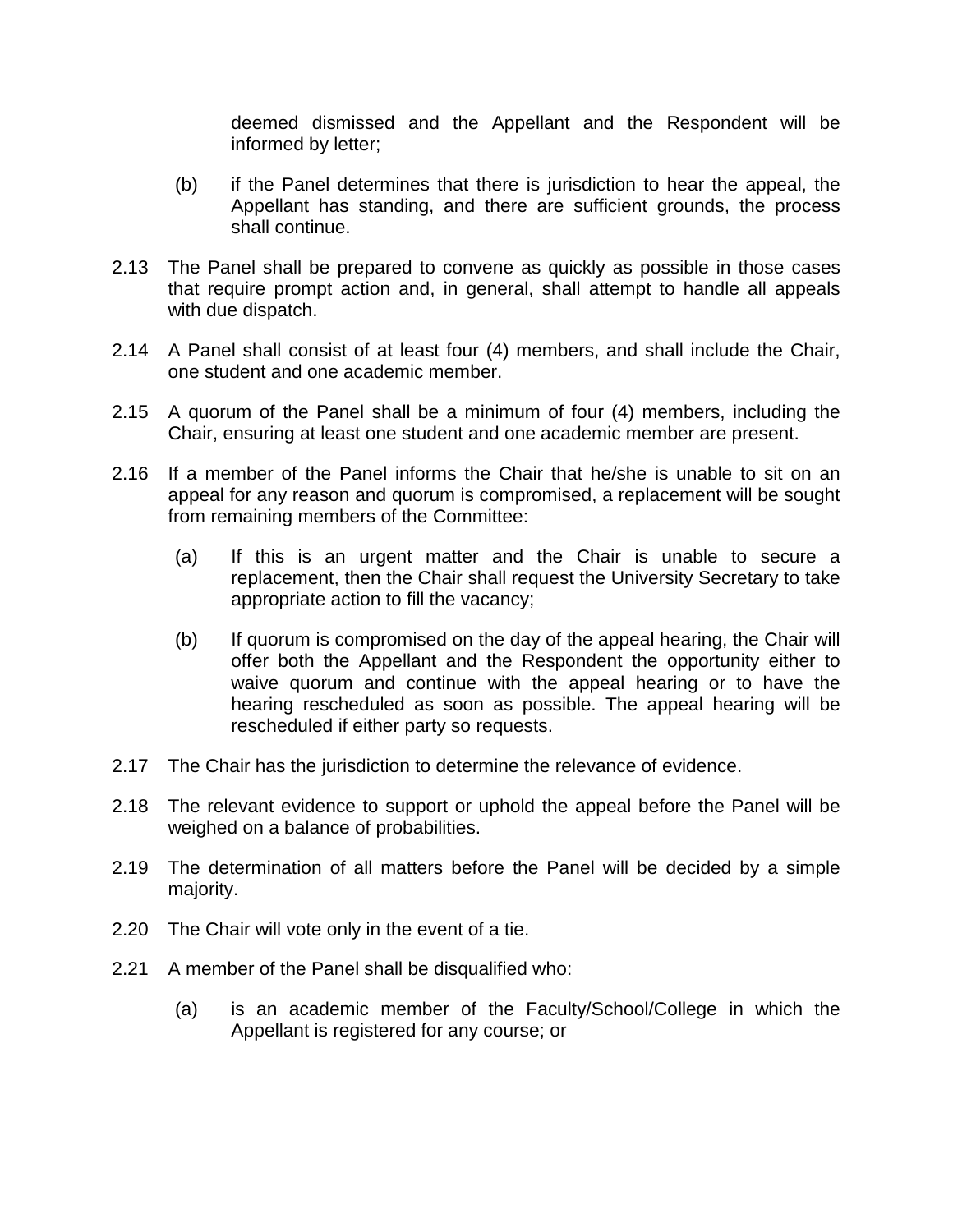- (b) is a student currently registered in any course in the Faculty/School/College in which the Appellant is currently registered for any course; or
- (c) is an individual who was involved in an earlier stage of decision making respecting the appeal; or
- (d) is a member of a committee which was responsible for making the decision appealed; or
- (e) is otherwise in a conflict of interest with either the Appellant or the Respondent.
- 2.22 Where a member of a Panel is challenged by the Appellant or the Respondent on grounds such as conflict of interest, bias or malice, the remaining members of the Panel shall consider the merits of the challenge and determine whether or not the member is disqualified from hearing the appeal. Should a challenge result in a loss of quorum, the Panel shall adjourn and a subsequent hearing shall be scheduled.
- 2.23 A staff member from the Admissions Office responsible for the Appellant's file will serve as resource person. The Admissions Officer shall not have a vote.
- 2.24 A staff member of the Office of the University Secretary will serve as Recording Secretary for the meetings and appeal hearings. The Recording Secretary shall not have a vote.

## **Process**

- 2.25 The Committee will convene a Panel. The Panel will review, in camera, the Appellant's submission to determine whether it has jurisdiction to hear the appeal, and whether there are grounds for the appeal. The Chair of the Panel, at his/her discretion, may invite the parties to make written or oral submissions on the question of jurisdiction or standing. The Chair of the Panel shall direct the Panel that, in its consideration, the benefit of the doubt will always be given to the Appellant:
	- (a) If the Panel determines that there is no jurisdiction to hear the appeal, and/or there are insufficient grounds to consider an appeal, the file shall be closed, the appeal will be deemed dismissed and the Appellant and the Respondent will be informed by letter;
	- (b) If the Panel determines that there is jurisdiction to hear the appeal and there are sufficient grounds, the process shall continue to a hearing.
- 2.26 The Office of the University Secretary shall inform the relevant Dean or Director in writing of the appeal hearing, provide the Appellant's documentation, and request a written response within ten (10) working days or until such time as the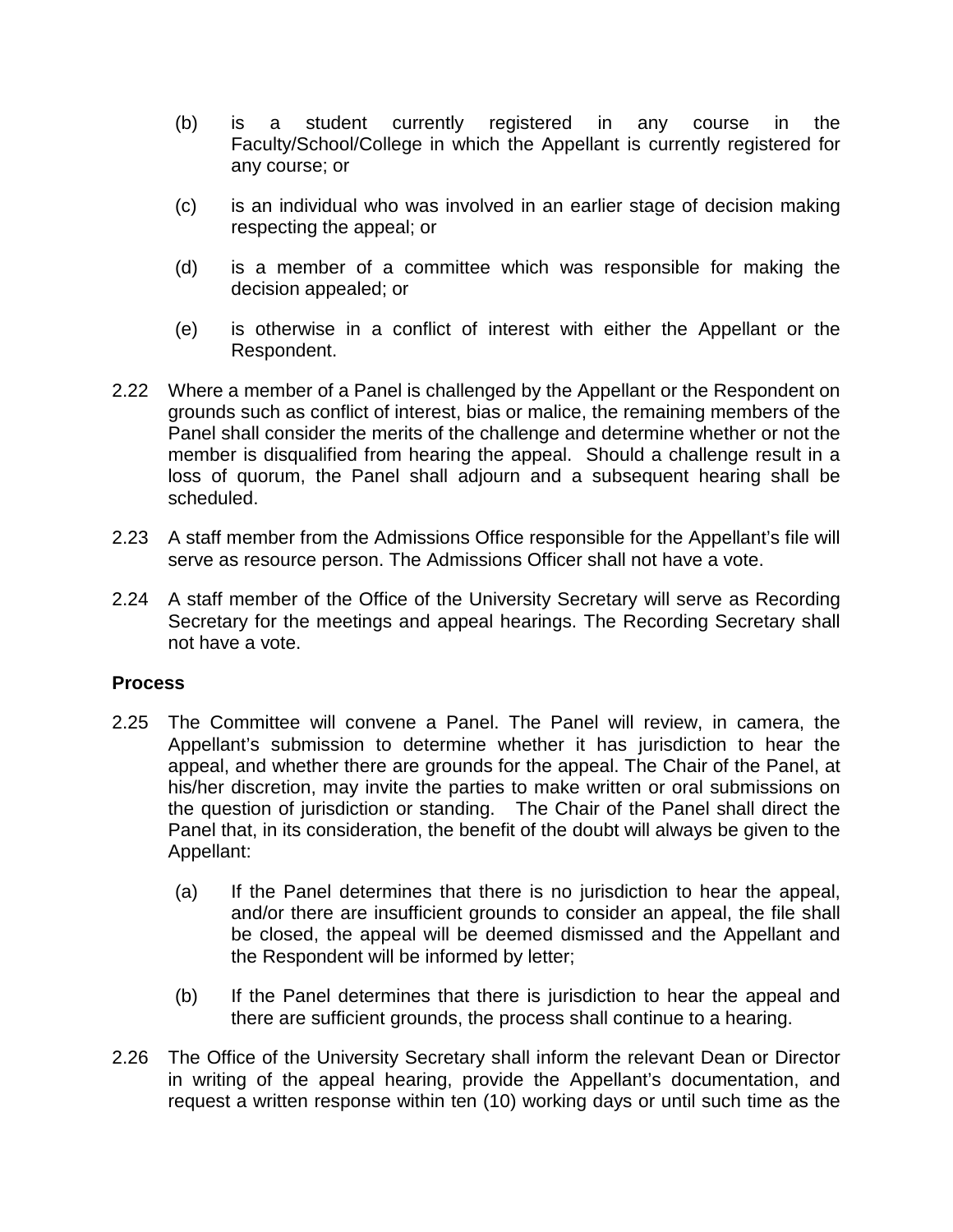Chair of the Panel may allow if a written request for an extension is made prior to the deadline.

- 2.27 The Chair of the Panel shall have the discretion to extend the deadline for filing the response if it is determined that there are special circumstances which justify or excuse the delay. The Chair's decision is final and not appealable.
- 2.28 The Faculty/School/College must submit all documentation that it, as the Respondent, will rely on for the appeal hearing. The documentation must include the following:
	- (a) a letter to the Chair clearly outlining the response to the appeal;
	- (b) a copy of the appeal documentation submitted by the Appellant to the last appeal level, unless already submitted by the Appellant;
	- (c) a copy of the documentation the Respondent relied upon to make his/her decision at the last appeal level. The Respondent cannot submit new information at this time, unless requested by the Committee;
	- (d) a recommendation on the preference of holding those parts of the appeal hearing, receiving statements from the Appellant and others in closed or open session;
	- (e) a list of the names and responsibilities of those individuals representing the Respondent at the appeal hearing;
	- (f) the names of any witnesses, recognizing that calling them is at the discretion of the Chair, and being aware of Section 2.35(b) of these Procedures; and
	- (g) if the Respondent intends to have a lawyer present at the appeal hearing, the name and address of the lawyer shall be provided at the time of filing the response.
- 2.29 The Appellant, his/her spokesperson, if any, the Respondent and Panel members will be provided with a written notice of the appeal hearing date, place and time.
- 2.30 The Office of the University Secretary shall distribute the Appellant's submission and the Respondent's submission to the Appellant, the Respondent and the Panel at least five (5) days prior to the hearing.
- 2.31 An Appellant may withdraw his/her appeal by completing a signed Withdrawal of Appeal Form. The form is developed by the University Secretary with the advice of the Committee and is available at the Student Advocacy Office, at the Office of the University Secretary and on the University of Manitoba website.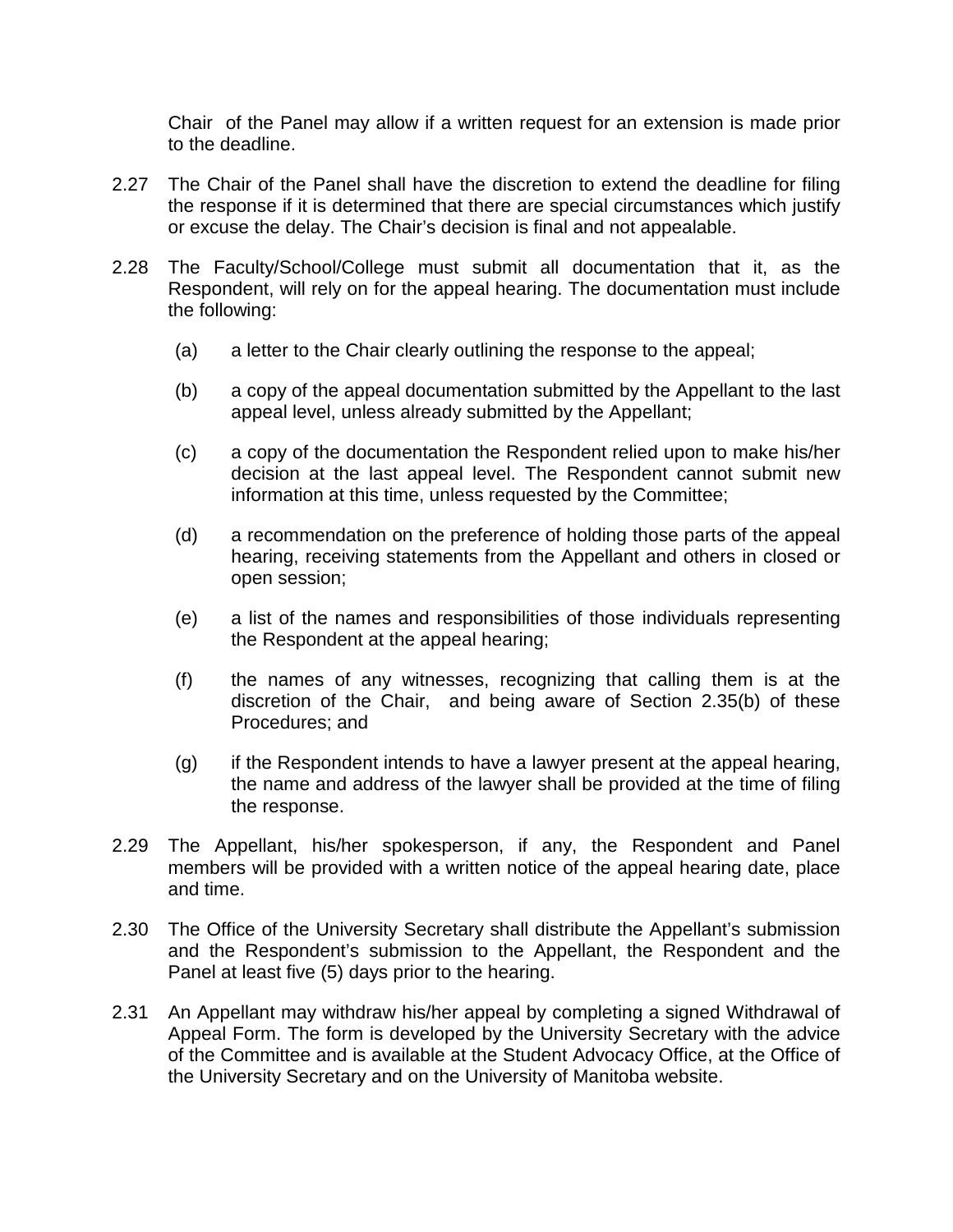## **At the Appeal Hearing**

- 2.32 An Appellant who fails to attend a scheduled appeal hearing may have the appeal considered on the basis of the Appellant's written submission, the presentation of the Appellant's designated spokesperson, if any, and the verbal and written submissions made by the Respondent.
- 2.33 The Panel, in camera, shall decide whether to hear the appeal in open or closed session taking into account the preferences of both the Appellant and the Respondent. If there is any disagreement between the Appellant and the Respondent on this point, the Panel may ask both parties to present submissions or to answer questions. The Panel may, at the request of either party, or on its own initiative, decide to move from open to closed session or vice-versa at any stage in the appeal hearing.
- 2.34 If the appeal hearing is in closed session, no observers may be present in the room. If the appeal hearing is in open session, any observers present will not be allowed to contribute in any way to the proceedings. Regardless of open or closed status, no electronic or other recording devices will be permitted.
- 2.35 All Panel members, the Appellant and/or the spokesperson, if any, and the Respondent and/or the spokesperson, if any, will have standing to speak during the appeal hearing.
- 2.36 The Chair of the Panel will invite both parties to enter the hearing room and announce whether the appeal hearing is to be in closed or open session or request to hear from the parties if there is a disagreement.
- 2.37 The Chair of the Panel shall introduce all parties and outline the appeal hearing process, including the identification of all individuals with standing. The Chair shall ask both parties if they have any questions about the process involved in the appeal hearing and/or the guidelines under which the Panel operates.
- 2.38 During the appeal hearing the Chair of the Panel:
	- (a) may limit oral evidence or oral submissions based on relevance, repetition or privacy;
	- (b) will not normally permit evidence from witnesses;
	- (c) determines all questions on admissibility of evidence and the appeal hearing process;
	- (d) may allow the submission of new information by the Appellant or the Respondent only with the consent of the other party;
	- (e) may seek legal advice.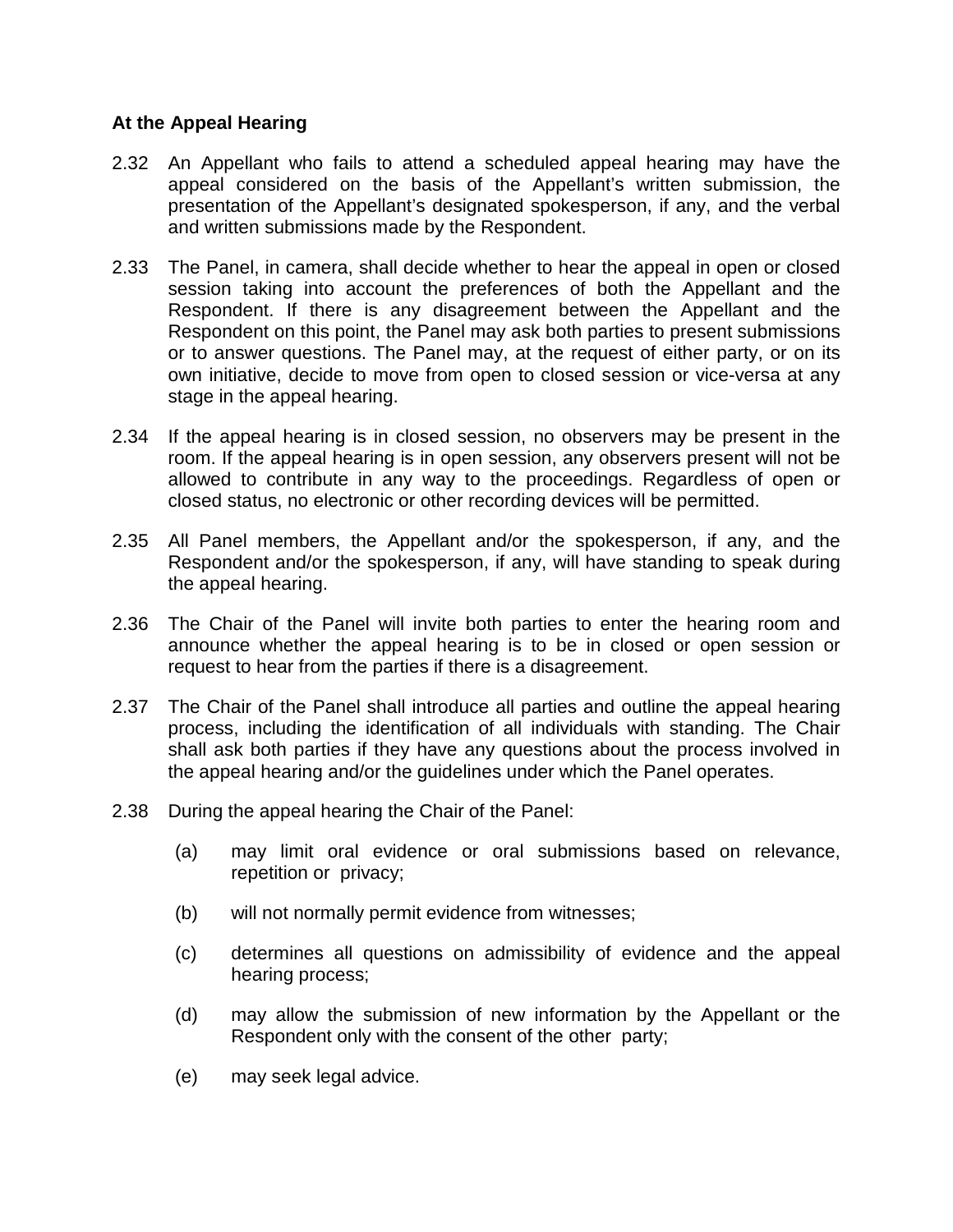- 2.39 The appeal hearing must recess if any Panel member or individual with standing leaves the room temporarily. Either party may request a recess at any point in the appeal hearing. Such a request shall not be unreasonably denied.
- 2.40 The Panel may, on its own initiative, decide to call, during the appeal hearing, additional resource individuals for further clarification on any issue raised in the appeal.
- 2.41 The appeal hearing shall proceed as follows:
	- (a) the Chair shall ask the Appellant, or his/her spokesperson, if any, to make an oral statement to the Panel. If the Appellant wishes to make such a statement it may be used to summarize, elaborate upon, or explain the Appellant's written submission;
	- (b) the Chair shall invite members of the Panel to ask questions arising from the Appellant's oral statement and submitted documentation. Cross examination will not be permitted. The Respondent is allowed to ask questions for clarification pertaining to the statement through the Chair;
	- (c) the Chair shall ask the Respondent, or his/her spokesperson, if any, to make an oral statement summarizing or elaborating his/her response;
	- (d) the Chair shall invite members of the Panel to ask questions arising from the Respondent's oral statement and submitted documentation. Cross examination will not be permitted. The Appellant is allowed to ask questions for clarification pertaining to the statement through the Chair;
	- (e) after both parties have presented their statements, Panel members may ask further questions of either party seeking clarification or additional information;
	- (f) when the Panel is satisfied that it has acquired all of the necessary information, the Chair shall ask each party to make a closing statement;
	- (g) after both parties have presented their closing statements, the Chair shall temporarily dismiss both parties and the Panel shall commence its deliberations, in camera;
	- (h) once the Panel enters its deliberations, it shall be polled by the Chair to determine if they have sufficient information to arrive at a decision or if additional information is required;
	- (i) if the Panel determines that it has received all of the necessary information to come to a decision, the Chair shall release both parties;
	- (j) if the Panel determines that more information is required, the Chair will recall the parties into the hearing room. Normally, the Panel will receive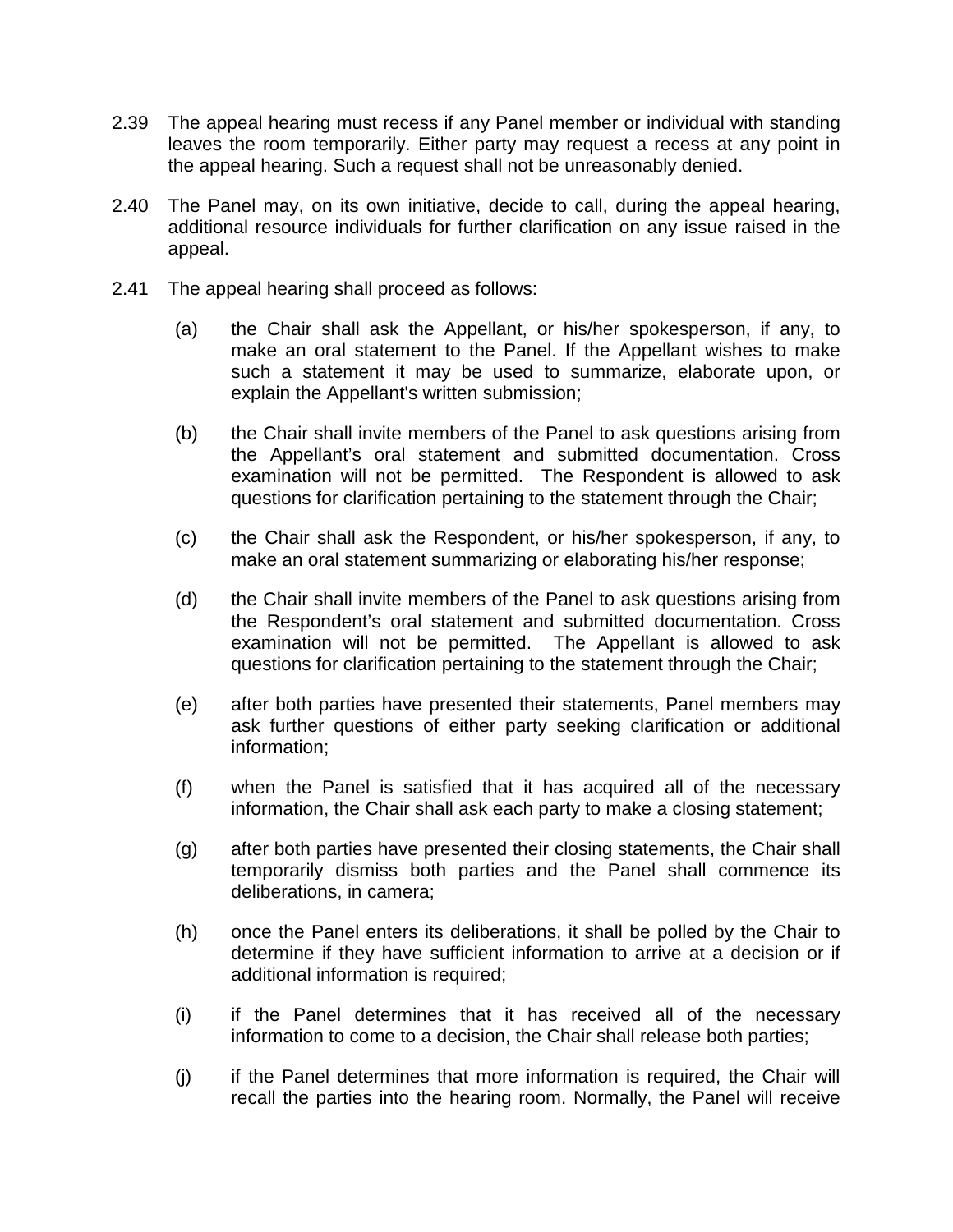the additional information through further questions posed to either the Appellant or the Respondent. However, if more detailed information is required, the Panel may reconvene at a later date, as quickly as possible, at which time both parties have the right to be present;

(k) the Panel shall complete its deliberations and voting in camera.

#### **Post Decision**

- 2.42 The Chair of the Panel shall, after a decision has been made, report the results of that decision in writing to the Appellant and the Respondent, and/or their spokespersons, if any. The letter shall include either:
	- (a) that there is no jurisdiction to hear the appeal, the Appellant has no standing, and/or that there are insufficient grounds to proceed to an appeal hearing; or
	- (b) a brief summary of the following:
		- (i) the facts of the appeal;
		- (ii) the issues of the appeal; and
		- (iii) brief reasons for the decision of the Panel with specific reference to Section 2.4 of the Senate Committee on Admission Appeals Policy.
- 2.43 When an appeal is allowed, the Faculty/School/College concerned shall take such steps as necessary to ensure that the Appellant has the same right of entrance as he/she would have held if his/her original application had not been rejected.
- 2.44 The Committee will report and recommend on any changes in admission policies and procedures which should be considered as a result of the appeal.
- 2.45 All members of the Panel will keep all materials and information used for the appeal in strict confidence and, following the appeal hearing, will surrender such materials to the Recording Secretary who will arrange to have the materials destroyed in a confidential manner.
- 2.46 Files on completed cases shall be retained by the University Secretary and shall remain confidential.

#### **Periodic Reports to Senate**

2.47 The Chair of the Committee shall report the action taken, if any, on each appeal to Senate in such a manner as to preserve confidentiality.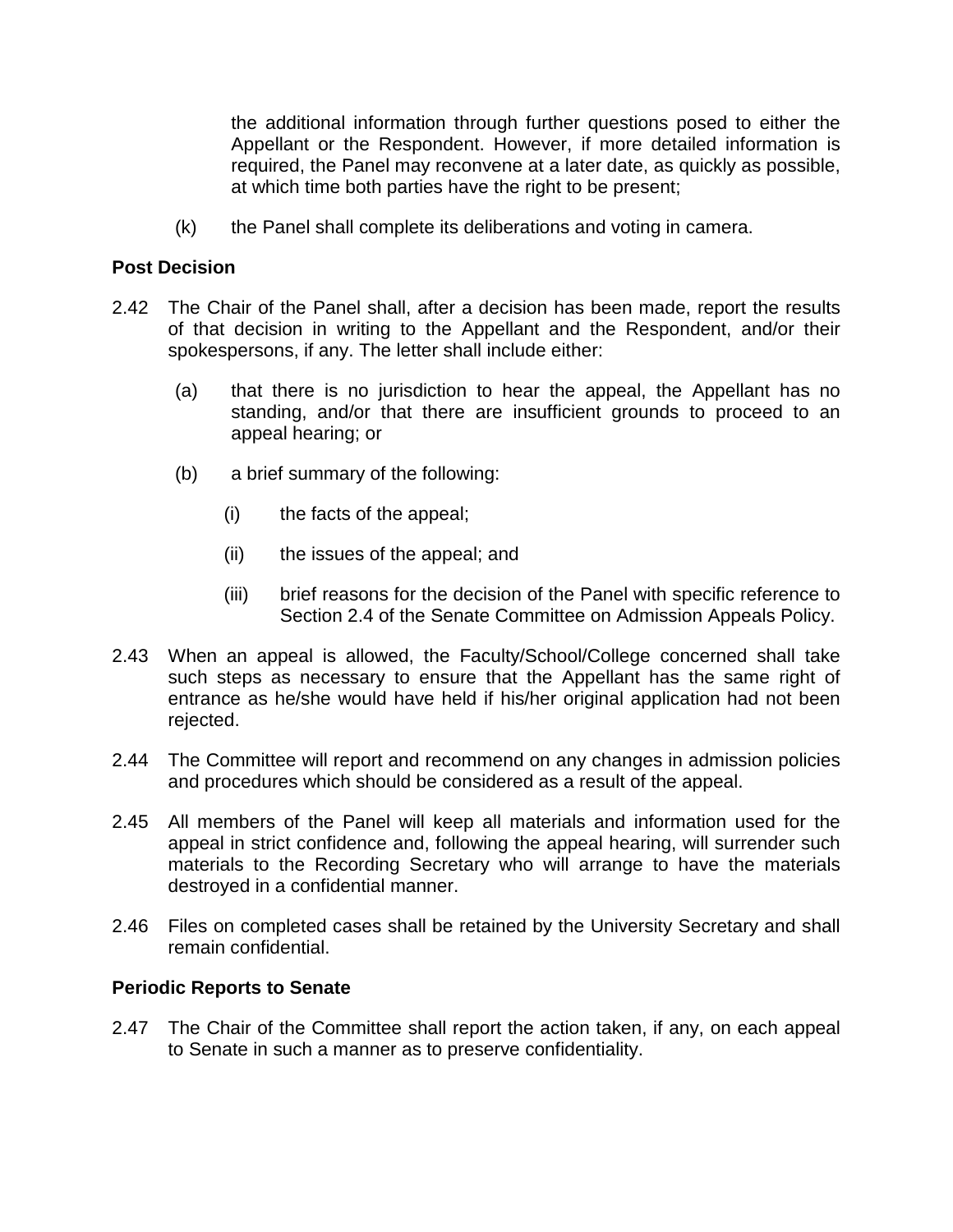#### **Part III Accountability**

- 3.1 The Office of Legal Counsel is responsible for advising the University Secretary that a formal review of these Procedures is required.
- 3.2 The University Secretary is responsible for the communication, administration and interpretation of these Procedures.
- 3.3 The University Secretary is responsible for complying with these Procedures.

# **Part IV Review**

- 4.1 Governing Document reviews shall be conducted every ten (10) years by the University Secretary. The next scheduled review date for these Procedures is June 24, 2025.
- 4.2 In the interim, these Procedures may be revised or repealed if:
	- (a) the University Secretary or Approving Body deems it necessary or desirable to do so;
	- (b) the Procedure is no longer legislatively or statutorily compliant;
	- (c) these Procedures are now in conflict with another Governing Document; and/or
	- (d) the Parent Policy is revised or repealed.

#### **Part V Effect on Previous Statements**

- 5.1 These Procedures supersede all of the following:
	- (a) Senate Committee on Admission Appeals Policy (June 3, 1980);
	- (b) academic and admission Regulations and any resolutions on the subject matter contained herein;
	- (c) all previous Faculty/School/College Council Procedures stemming from the Faculty/School/College Council Bylaw;
	- (d) all previous Board of Governors/Senate Governing Documents on the subject matter contained herein; and